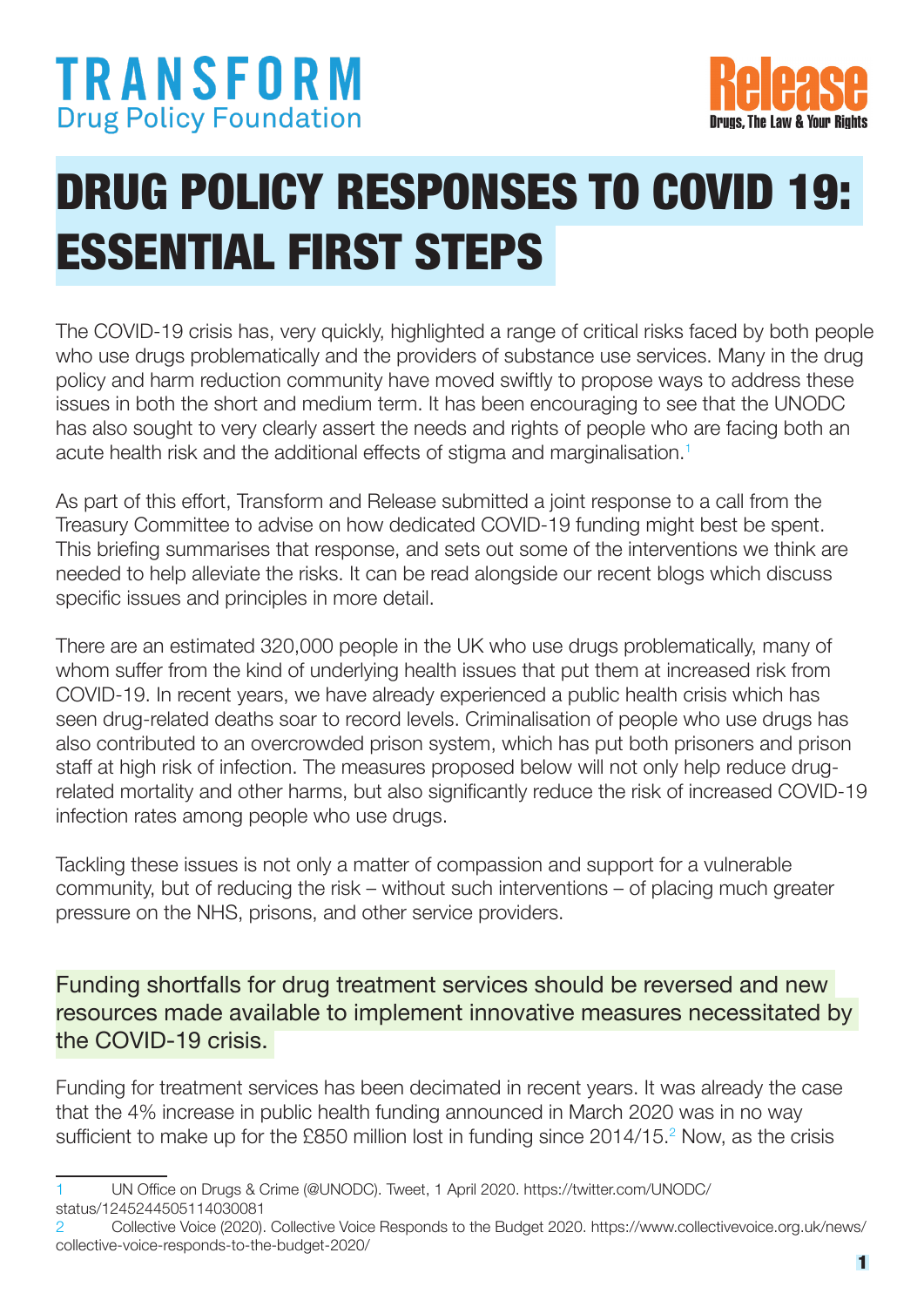emerges, we urgently need additional funds to provide increased capacity. This is partly because we are almost certain to see a reduction in drug supply, which may lead to increased adulteration – potentially with the lethal synthetic opioid fentanyl – as well as people going into involuntary withdrawal. Services need to be able to respond quickly with both detox provision and much more flexible prescribing in order to prevent unnecessary pressure on acute health services.

To deal with the destabilised drug market, services must have the support and capacity to get more people into treatment, with rapid, lower threshold prescribing of methadone and buprenorphine. They will need to be able to implement procedures for these clients that potentially operate outside of existing guidelines, including no longer requiring drug testing of clients and supervised daily consumption, in order to reduce social contact and protect clients and service providers. Safe supply of alternatives to illegal drugs (not just opioids, but stimulants, and benzodiazepines) must be facilitated and there should be a move to electronic prescriptions where feasible.

With an increased strain on services, we must also ensure continued sufficient supply of harm reduction equipment, including safe injecting equipment. If this provision is undermined, it again places huge additional risks on individuals and the health system. We must allow flexibility for the way harm reduction services are delivered to ensure physical distancing rules are observed. In addition, a significant supply of the anti-overdose medication Naloxone must be made available for people who use opioids, as well as all emergency responders.

Funding should be made available to drug treatment providers to ensure that they can fund innovative approaches, including peer outreach programmes, mobile services, and exploring the possibility of using existing and new premises to dispense equipment and medication. Further, additional resources must be provided to allow for remote counselling services, including phone appointments.

### Guidance should be issued to police forces to end the arrest of individuals for possession of drugs, and to de-prioritise drug supply enforcement, to focus staff resources on protecting public safety.

Under the current lockdown it appears fewer police are arresting people for the possession of drugs — partly because fewer people are on the streets, but also to minimise transmission risks of physical interactions. However, even after lockdown ends, arresting individuals for drug possession should not be treated as a priority given the immense challenges that will remain as a result of COVID-19. Instead, people who use drugs should be diverted into treatment, education or support. These types of 'diversion' schemes have been successfully implemented by a number of police forces already. There is no evidence that such schemes lead to a rise in consumption of drugs.<sup>3</sup> The Government should encourage the National Police Chiefs Council to issue guidance to all police forces to reduce searching or arresting individuals for possession of drugs to the lowest police priority while emergency measure are in place. Drug supply enforcement also needs to be deprioritised, to further free up police resources to focus on protecting public safety. This will also help maintain some stability in

<sup>3</sup> Stevens, A., Hughes, C.E. Hulme, S. et al. (2019). Depenalization, diversion and decriminalization: A realist review and programme theory of alternatives to criminalization for simple drug possession. European Journal of Criminology 0.0. https://doi.org/10.1177/1477370819887514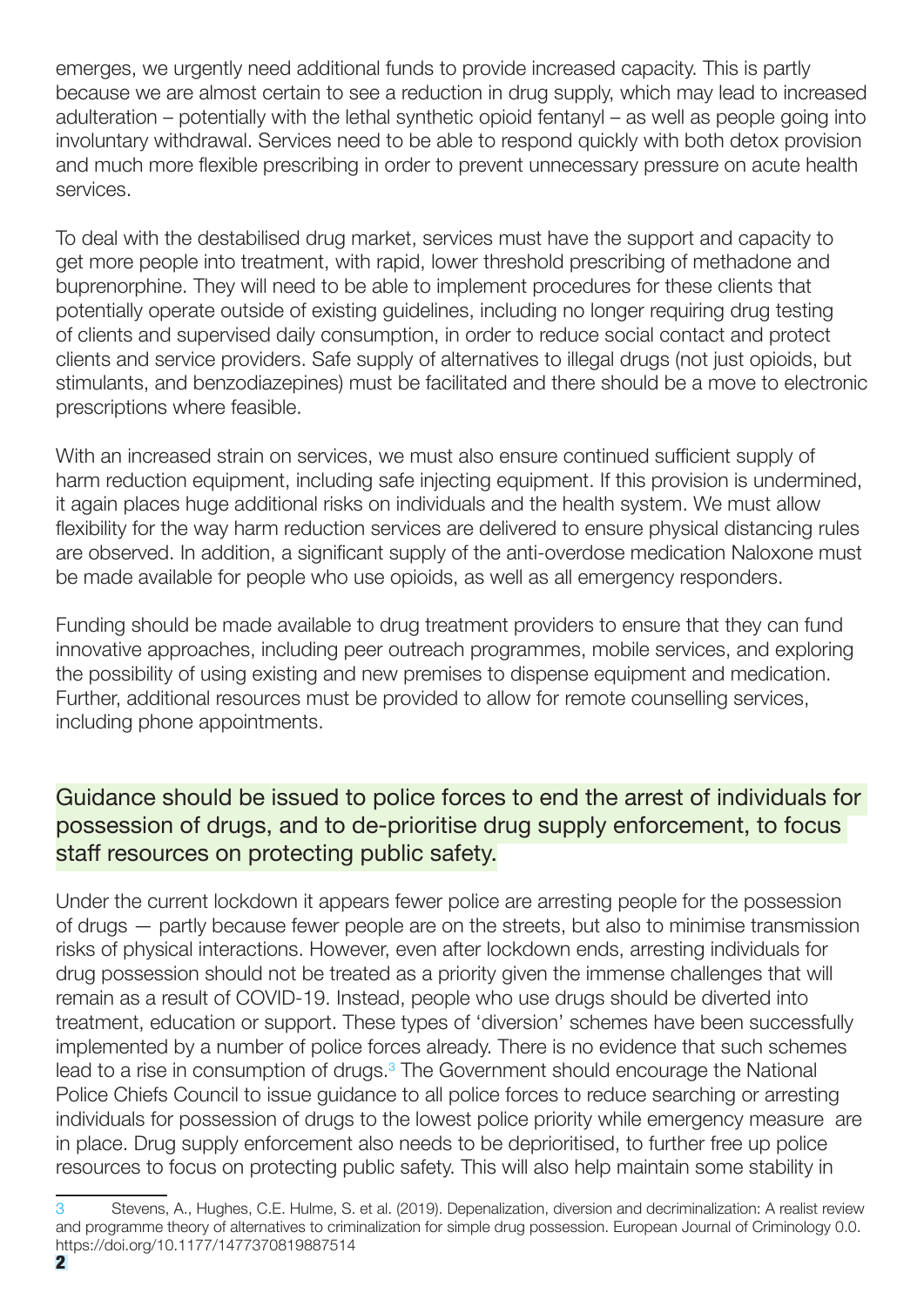the drugs market, which may in turn reduce the risk of more harmful substances like fentanyl entering the supply chain.

#### Non-violent offenders should be released from prison where feasible and where there is low risk to society. Funding and wraparound services should be provided to ensure safety upon release.

Overcrowded and unhygienic conditions create an acute risk for infection, and prison populations are especially vulnerable given an ageing prison population, poor physical and mental health and high levels of drug use. As of 1 April 2020, 69 prisoners in England and Wales had tested positive for

COVID-19 and three had died, while over 8,000 staff (a quarter of the workforce) were already self-isolating.<sup>4</sup> Due to limited resources, emergency service provision is being rolled out which includes the cessation of cell searches and drug tests, as well as the suspension of visits.<sup>5</sup>

There needs to be a safely managed release of individuals, including those detained for nonviolent drug and drug-related offences, in order to address this problem.<sup>6</sup> This is particularly the case for individuals serving short sentences (or with a short time remaining), and those who are being held on remand — groups which disproportionately include women. Alongside this, prison recalls (including for licence breaches related to drug use) and further incarceration of non-violent drug offenders should be halted. On 31 March 2020, the Justice Secretary announced that pregnant women and prisoners held in mother and baby units (roughly 70 prisoners in total) would be temporarily released 'within days'.7 However, more needs to be done. The release of thousands of prisoners has already been facilitated in other countries.<sup>8</sup>

There are already existing powers to manage early release, including Home Detention Curfew. However, it is vital that funding is provided to ensure that wraparound services are accessible upon release. We know that recently released prisoners are at a considerably higher risk of overdose than the general population of people using drugs. Such services, therefore, need to include housing security, access to treatment and harm reduction services (including opioid substitution treatment) and provision of Naloxone. It is also essential that those remaining in prison have even greater access to harm reduction services.

<sup>4</sup> Shaw, D. (@DannyShawBBC). Tweet, 1 April 2020. https://twitter.com/DannyShawBBC/status/1245356027115167748; https://twitter.com/DannyShawBBC/status/1245419729310883844

<sup>5</sup> Hymas, C. (2020).Cell searches and drug testing face axe in prison coronavirus outbreaks. The Telegraph 20 March. https://www.telegraph.co.uk/politics/2020/03/20/cell-searches-drug-testing-face-axe-prison-coronavirus-outbreaks/; BBC News (2020). Coronavirus: Prison visits suspended during outbreak. BBC News 24 March. https://www. bbc.co.uk/news/uk-scotland-52023665

<sup>6</sup> See: Penal Reform International (2020). Coronavirus: Healthcare and human rights of people in prison. https:// www.penalreform.org/resource/coronavirus-healthcare-and-human-rights-of-people-in/

<sup>7</sup> Ministry of Justice (2020). Pregnant prisoners to be temporarily released from custody. 31 March 2020. https:// www.gov.uk/government/news/pregnant-prisoners-to-be-temporarily-released-from-custody

<sup>8</sup> See, among other countries, Iran: ITV (2020). Iran releases 85,000 prisoners amid efforts to combat spread of coronavirus. ITV 17 March. https://www.itv.com/news/2020-03-17/iran-releases-85-000-prisoners-amid-efforts-to-combat-spread-of-coronavirus/